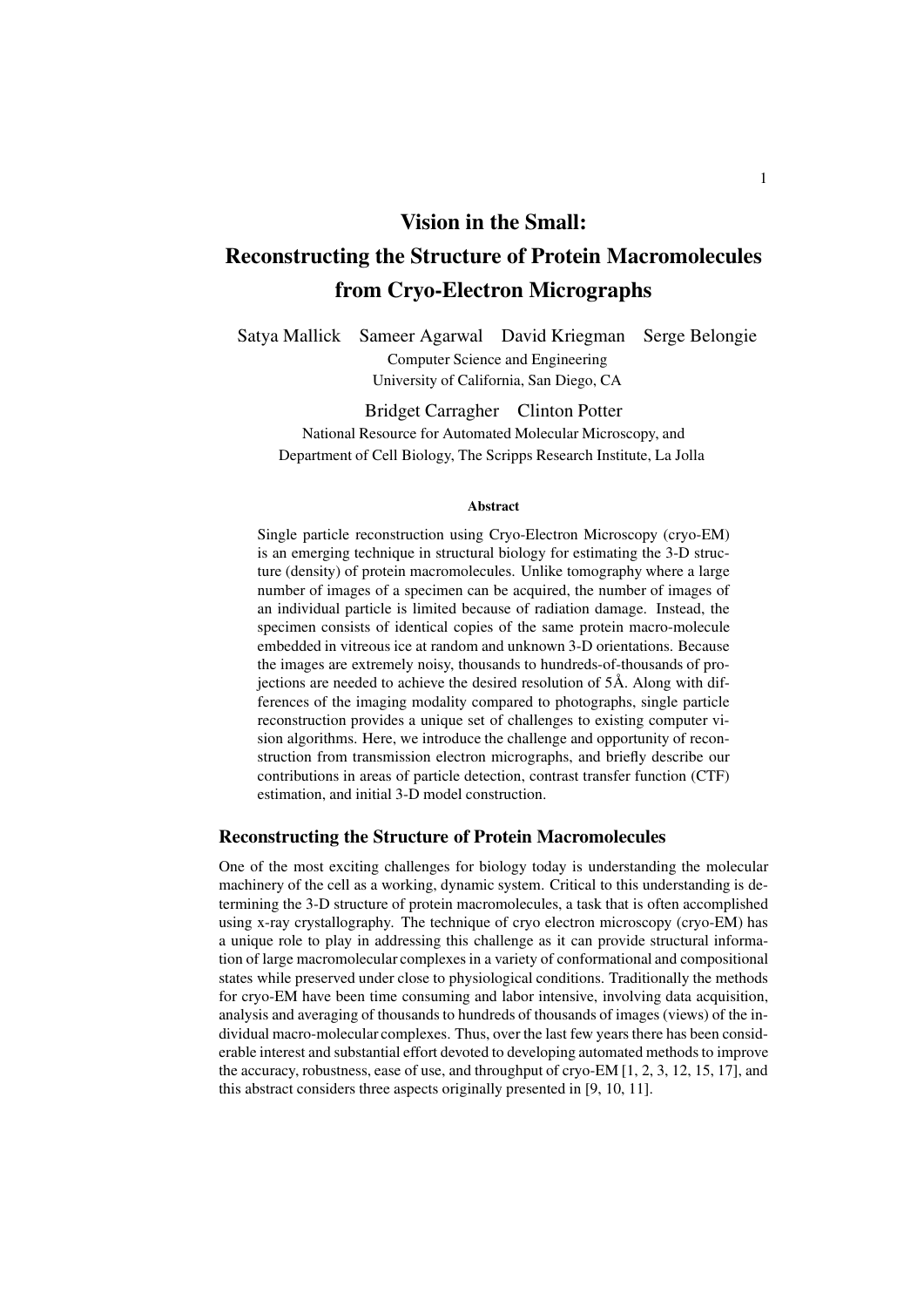

Figure 1: The image on the left shows a typical cryo-EM micrograph containing several images of a macro-molecule called GroEL. The inset shows a zoomed portion of the micrograph. The image in the center shows nine projections selected from a micrograph. Many such projections (∼ 10,000) are clustered into 50-100 classes. The image on the right shows the class averages of nine arbitrarily chosen classes. The class averages have significantly better signal to noise ratio at the expense of finer detail (high resolution information) contained in the raw projections.

One of the advantages of using cyro-EM is that 3-D structure can be determined without the need for crystallization. It is often very difficult to crystallize large molecules. Even when crystallization is possible, the structure constrained in crystalline form can differ from the structure of the macromolecule in its native environment. Cryo-EM therefore presents an attractive alternative for structure estimation from a biological point of view. Though freezing the specimen in vitreous ice preserves it in its close to native state, the lack of crystalline lattice means that many projections cannot be trivially averaged to improve the signal to noise ratio.

While the intensity in a photograph is related to the light (radiance) reflected from surfaces in a scene, the intensity at a point in an image produced in transmission electron microscopy, like an x-ray, is related to the integral of the scene density along a 3D line segment between the radiation source and a point on the detector (image plane). Projection can modelled as orthographic. Computed Tomography (CT) is a technique for reconstructing the 3D density from a collection of 2D images (aka projections) taken with a known relation between the radiation source/image plane and the scene. This is akin to 3D reconstruction from multiple photographs when the camera geometry is known (multi-view stereo).

In Cryo-EM, a specimen is first frozen in a very thin layer of vitreous(non-crystalline) ice and then imaged with a transmission electron microscope. To reconstruct protein macromolecules(aka particle) from the resulting micrographs, CT cannot be used directly for at least two reasons. First, the energy densities used to acquire a micrograph may damage the macromolecule, and so only a single usable high resolution image is obtained per instance of a protein. However, when the macromolecule can be induced to assume only one (or a small number of) stable confirmations, then multiple copies can be imaged in turn. Generally, individual particles are frozen into a random and unknown orientation in the ice; the distribution of orientations may be nonuniform since some orientations may be more common. Consequently, to reconstruct 3-D density using CT, the orientation of each macromolecule must be determined from the image data.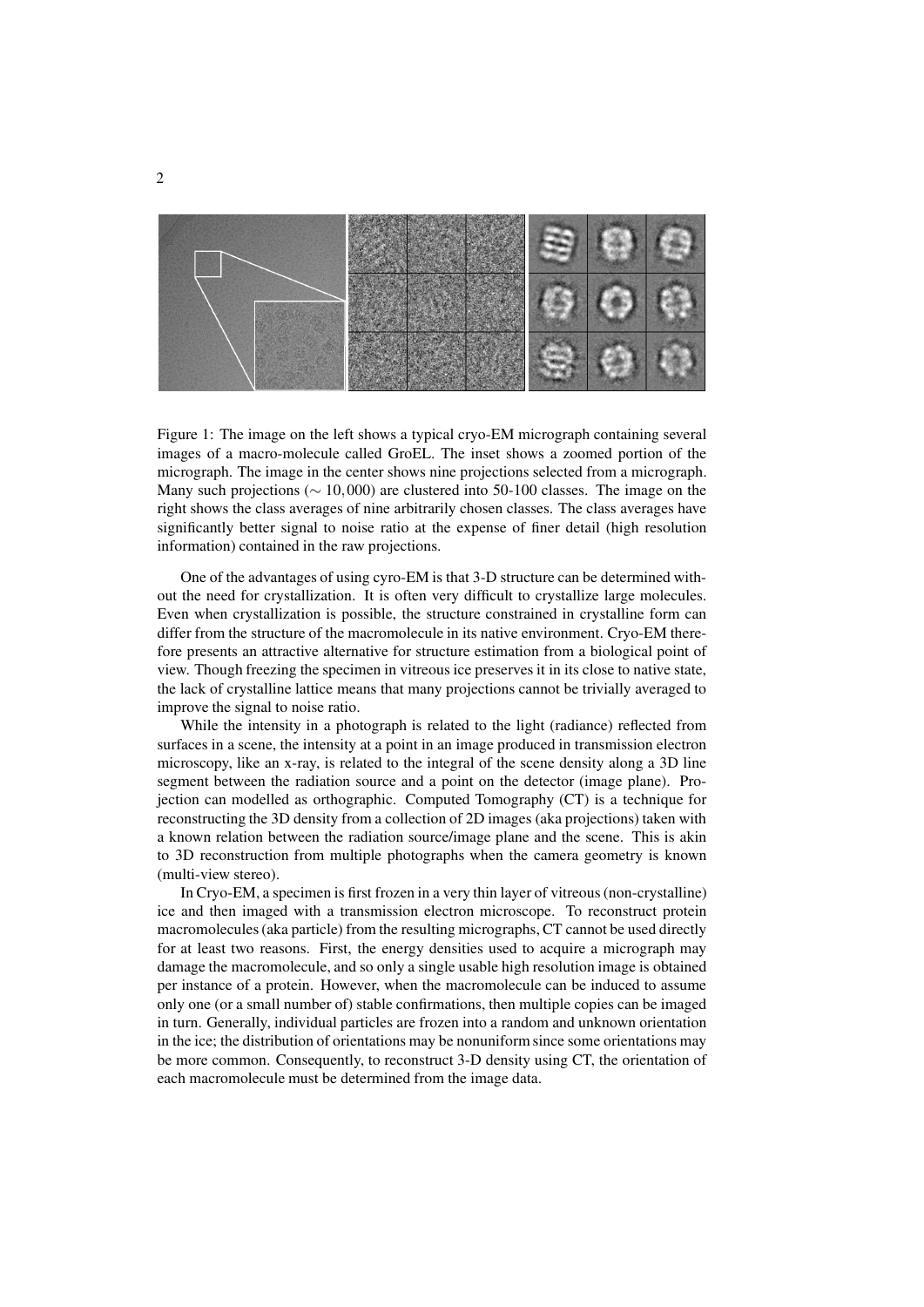The second challenge stems from the low signal to noise ratio. See Fig. 1.a,b for an example electron micrograph. It is apparent that even detecting and locating particles is difficult for a human; furthermore it is not reasonable to extract and match local feature points in images (e.g., corners) and perform structure-from-motion (SFM) using conventional computer vision techniques. Yet, to achieve a desired resolution ( $\langle$  5Å) in spite of the noise, researchers use between 1,000 and 100,000 projections, about two orders of magnitude more images than typically used in conventional SFM problems.

A single micrograph such as the one in Fig. 1.a contains noisy projections of several identical randomly oriented particles. The individual particles are selected and cropped from the micrograph. As can be seen in Fig. 1.b, individual projections are extremely noisy. The signal to noise ratio can be improved by clustering a large number ( $\sim 10,000$ ) of projections into a few classes ( $\sim$  50 − 100) and averaging within each class; see Fig. 1.c. Even though averaging leads to smoothing of high resolution information, the detail in the class averages is sufficient for the purpose of reconstructing an initial model at a resolution of about  $30-40\text{\AA}$ .

Within the cryo-EM community, a set of techniques for solving the reconstruction problem have emerged [3], and implementations are available [4, 7, 13]. The process is essentially the following: First, a rough, usually low resolution and possibly distorted initial density (initial model) is constructed by some means (e.g., low resolution, higher dose electron micrographs, x-ray crystallography, single axis or random conical tomography, known structure of related molecules, assumed structure from other means, etc.). This model is used to initiate an iterative process where the image plane orientations relative to the current 3D model are determined (pose estimation), and then the 3D density (a new model) is reconstructed using CT techniques. The process repeats with this new model. It should be noted that each iteration may take 12 hours to run, and a full reconstruction may take a few weeks. In the end, the ability of the iterative process to converge to the correct solution depends critically on the accuracy of the initial model, and when it does converge, the number of required iterations also depends upon the accuracy of the initial model.

The overall processing pipeline can be summarized by the following steps.

- 1. Specimen preparation.
- 2. Automated acquisition of electron micrographs.
- 3. Calibration.
- 4. Particle detection.
- 5. Constructing an initial 3-D model.
- 6. Refinement of the 3-D model.

In our collaborative work between the microscopists and biologists at the Scripps Research Institute and the computer vision researchers at UCSD, we have addressed a number of aspects of this processing pipeline. The Leginon system has been developed to automatically control an electron microscope,select regions of a specimen having suitable ice thickness, and acquire a large number of micrographs to be used as input [2, 12]

A critical step in the processing and analysis of cryo-EM images involves the estimation of the factors that modulate the image and which must be corrected in order to generate an accurate 3-D reconstruction of the specimen. Principal among these is the contrast transfer function (CTF) of the microscope. The effect of the CTF is to introduce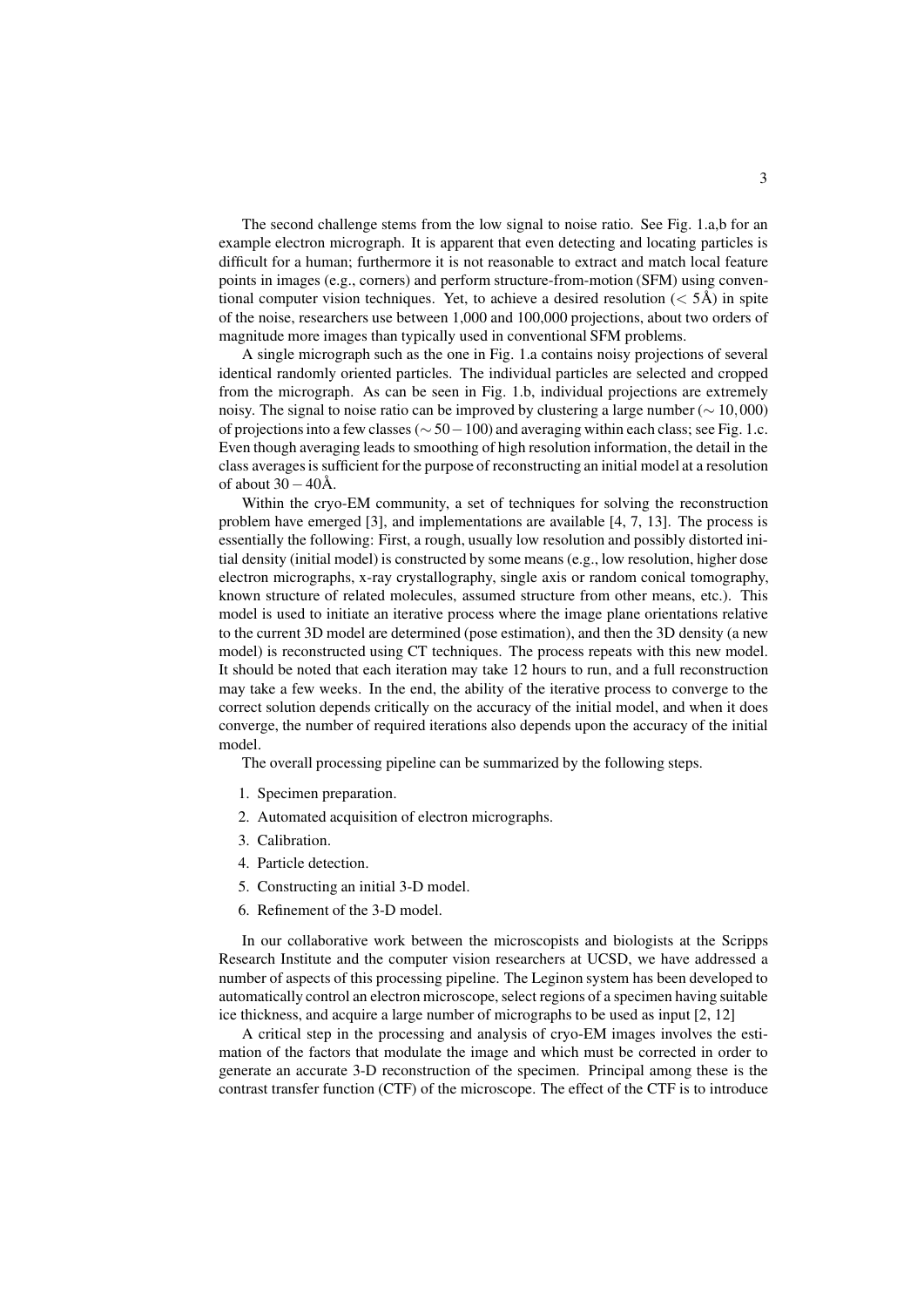

Figure 2: Reconstruction: Top and side views of Keyhole Lympet Hemocyanin.

spatial frequency dependent oscillations into the Fourier space representation of the image. The theory of contrast transfer in the electron microscope [5, 6] provides a parametric form for the CTF, the envelope function and the background noise. In our own work [10], we have a completely automated algorithm for estimating the parameters of the contrast transfer function (CTF) of a transmission electron microscope including estimation of the astigmatism. Once estimated, the micrographs can be corrected in order to generate an accurate 3-D reconstruction of the specimen.

In [11] we demonstrated how to detect particles in noisy micrographs like the one in Fig. 1 using a cascaded detector based on the face detector of Viola and Jones [14]. The detector is trained on manually selected examples of the particle of interest and randomly selected regions of a micrograph (non-particles). In [16], it was shown to be one of the most effective methods for particle detection in a benchmark dataset of Keyhole Lympet Hemocyanin (KLH). An example of a reconstruction of KLH using the automatically detected particles is shown in Fig. 2.

Finally, in [11], we introduced an automated technique for reconstructing a 3-D initial model from multiple electron micrographs without information about orientation of the particle in each image. The method is based on three ideas: First, between any two projections (*i* and *j*) of a 3-D volume (e.g. a particle), we can compute a constraint on the relative 3-D orientation between the two views. For two images with orthographic viewing directions  $\mathbf{v}_i$  and  $\mathbf{v}_j$ , there is a 3-D direction  $\mathbf{v}_i \times \mathbf{v}_j$  which projects onto each image as directions  $\phi_{ij}$  and  $\phi_{ji}$ . These directions can be determined from a projection image (e.g., a transmission electron micrograph, an x-ray, etc.) using a Radon transform. Identifying  $\phi_i$  *j* and  $\phi_j$  provides two constraints, called the *common lines constraint*, on the relative orientation of two views *i* and *j*. Second, given three images, there is a common line constraint between each pair of images; for such a triplet, the relative orientations are fully determined in principle up to a reflection ambiguity. Yet because the estimates of  $\phi_{ij}$  can be noisy and include outliers (mismatches), [9] introduces a robust technique for estimating the 3-D projection orientation by denoising a common lines matrix  $[\phi_{ij}]$ . Finally, once the orientations are determined, the 3-D density is readily estimated using the Fourier Slice Theorem, which states that the 2-D Fourier transform of a projection of a 3-D density is a central slice through the 3-D Fourier transform of the density.

Figure 3.a shows two views of a macro-molecule called GroEL produced from a published 11.5  $\AA$  reconstruction [8] as well as the initial model produced with our tech-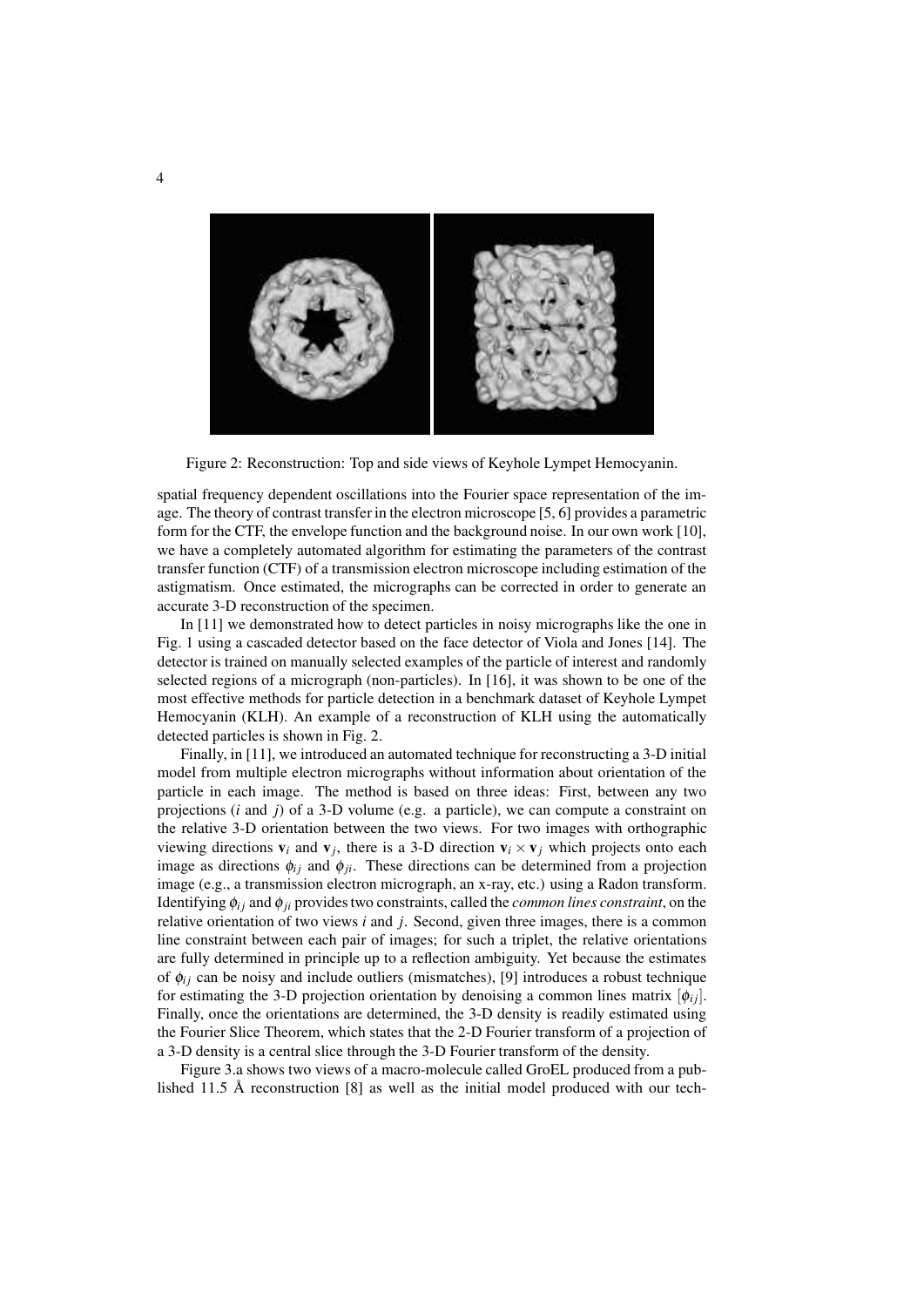

Figure 3: a. The left column shows the top and side views of a macro-molecule called GroEL produced from a 11.5 Å reconstruction [8] in a publicly available Molecular Structure Database. The right column shows the initial model estimated using our method. b. Starting with the initial model on the left, each column shows two views after each iteration of refinement using routines available in EMAN [7].

nique. 15,839 projections of GroEL were clustered into 40 classes, and the corresponding 40 class averages were generated. A few examples of the class averages are shown in Fig. 1.c. The initial model was refined using four iterations of standard refinement routines in EMAN using all 15,839 projections [7]. Fig. 3 shows the progress of refinement where each iteration takes 9 hours.

#### **Acknowledgments**

Part of this work was conducted at the National Resource for Automated Molecular Microscopy which is supported by NIH through the NCRR P41 program (RR17573). D. Kriegman and S. Mallick were supported under grant NSF EIA-03-03622, S. Agarwal was supported under NSF CCF-04-26858, and S. Belongie was supported under NSF CAREER 0448615, the Alfred P. Sloan Research Fellowship, and DOE under contract No. W-7405-ENG-48.